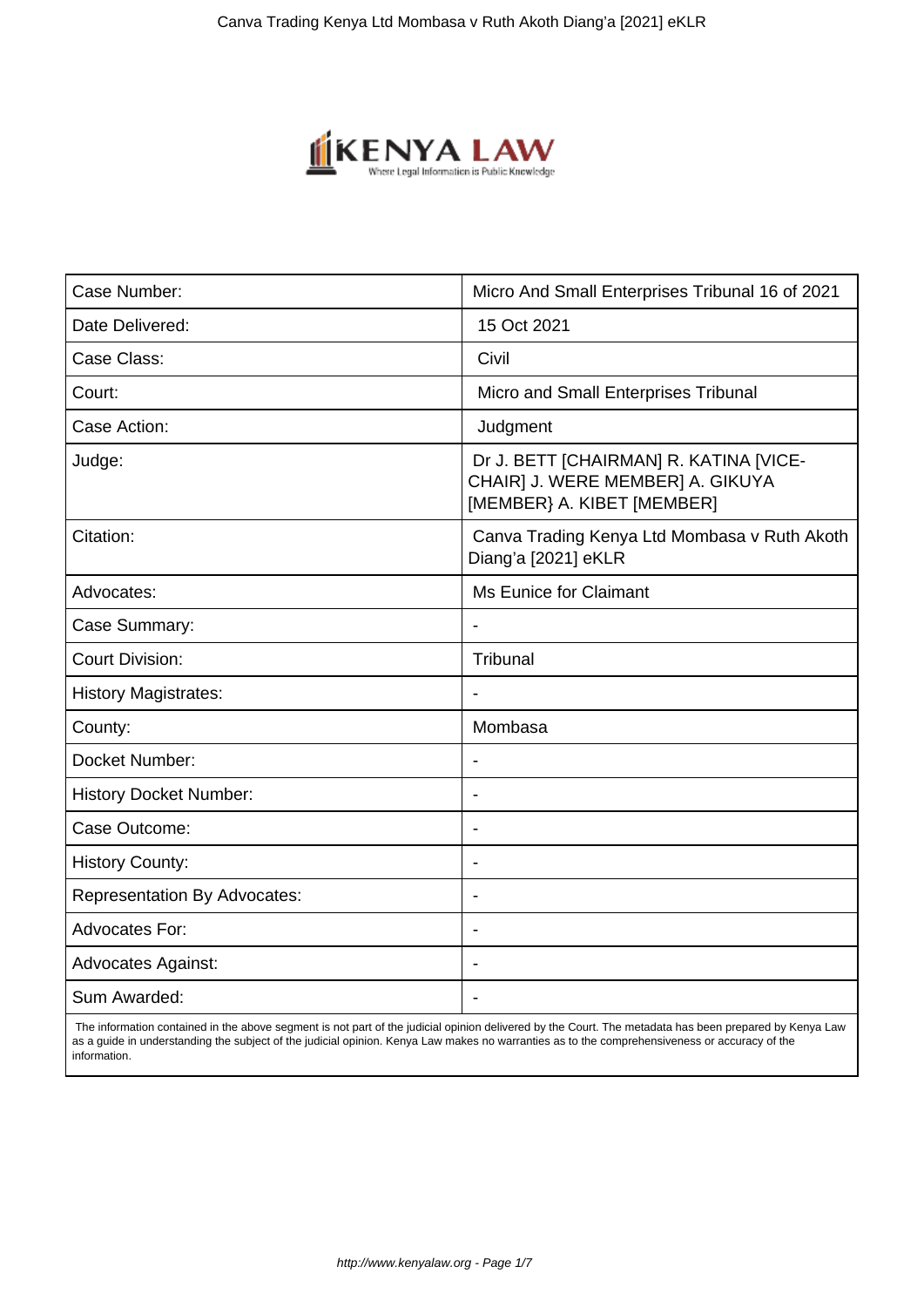## **REPUBLIC OF KENYA**

## **IN THE MICRO AND SMALL ENTERPRISES TRIBUNAL**

### **MSET MOMBASA No. 16 OF 2021**

# **CANVA TRADING KENYA LTD MOMBASA………………CLAIMANT**

## **VERSUS**

## **RUTH AKOTH DIANG'A.………………..........……….……RESPONDENT**

### **JUDGEMENT**

### **INTRODUCTION**

**1.** This claim dated 4<sup>th</sup> May 2021, was filed at the Tribunal's registry in Mombasa Law courts. The Claimant, Canva Trading Kenya Limited Mombasa was represented by the Managing Director Ms Eunice Okal who described the Claimant as "a small & micro finance giving soft loans to small business to buy motorbikes for riders on hire purchase. The claim was for recovery of Ksh  $62,500/$  being the accumulated amount of loan, accrued interest and penalties, incurred by the Respondent who borrowed Ksh $25,000/$  and failed to re-pay.

**2.** The respondent is referred to as an employee of the First Community Bank, Digo Road Branch, Mombasa.

**3.** The Cause came up ex-parte before the Tribunal on 30<sup>th</sup> July 2021 when the following directions were issued:

i. THAT the Claimant servers the claim and all the documents upon the Respondent by Friday  $6<sup>th</sup>$  August 2021.

ii. THAT the Respondent files and servers the Response within fourteen of service of claim and in any case by  $20<sup>th</sup>$  August 2021.

iii. THAT the claimant files and serves the reply to Response within seven days of service of the Response and in any case by  $27<sup>th</sup>$ August 2021.

iv. THAT the Cause be mentioned on  $31<sup>st</sup>$  August 2021 to confirm compliance and fix a hearing date.

**4.** The Cause was mentioned on 31<sup>st</sup> August 2021 when the Claimant confirmed that the Respondent was served with the claim and supporting documents on  $4<sup>th</sup>$  August 2021. The affidavit of service was filed accordingly. The Respondent was however not present during the mention. The Cause was slated for hearing on 10<sup>th</sup> September 2021. However, it did not take off as the Claimant through Ms Eunice requested for time to locate the Respondent and serve the hearing notice. The request was granted and the Cause scheduled for hearing on 24<sup>th</sup> September 2021.

5. The Respondent did not file any Response nor appeared during the hearing. The matter had to proceed by way of formal proof as Tribunal was convinced that it was proper in the circumstances to allow the matter to proceed since the claimant had sufficiently demonstrated to the Tribunal that she had made every effort to duly serve the claim and all supporting documents upon the Respondent. The hearing notice was also served.

## **THE CLAIMANT'S CASE**

6. The Claimant avers that the Respondent applied for a soft loan of **Ksh25,000/=**from the Claimant, the **Canva Trading Kenya** Ltd which was approved and disbursed on  $27<sup>th</sup>$  January 2020. The Respondent was to repay by  $27<sup>th</sup>$  March 2020.

7. In addition, the Claimant avers that the loan was disbursed to the Respondent subject to a charge of 10% interest per month for a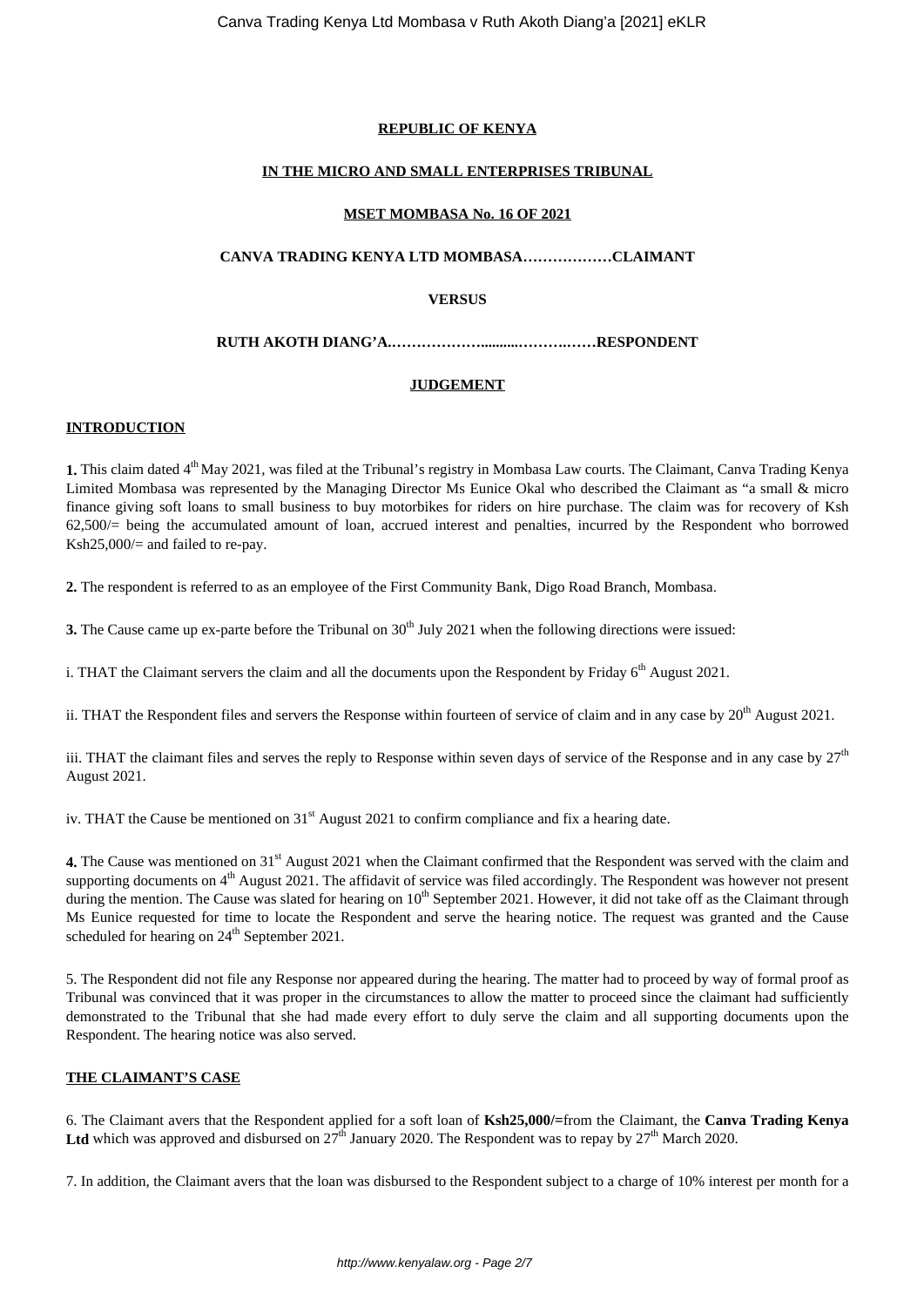period of two months. Further, that as at the time of filing this claim the Respondent had not repaid the loan as per the payment schedule, thus attracting interest and penalties to a tune of **Ksh 62,500/=.**

8. She finally submitted that the Claimant is entitled to costs of this Cause as it had incurred more expenses while trying to locate the Respondent to serve her with the claim.

#### **ISSUES FOR DETERMINATION**

9. Arising from the claim and the oral evidence at the formal proof hearing, the following issues presented themselves for the determination by this Tribunal;

a) Whether the Respondent was served with the claim.

b) Whether the Respondent obtained a loan of Ksh. 25,000/= from the Claimant.

c) Whether the **10%** interest charged by the Claimant on the borrowed amount of **Ksh 25,000/=** for a period of two months was justified.

d) Whether the Claimant Canva Trading Kenya Limited-Mombasa was entitled to demand as it did the **Ksh62,500/=** being the principal sum, accrued interests and penalties charged on the borrowed principal sum of **Ksh25,000/=.**

e) Who bears the cost of this claim"

### **DETERMINATION AND FINAL ORDERS**

#### **The right to be heard**

10. The first issue is whether the Respondent was granted the right to be heard. The Tribunal grappled with this issue as it is a Constitutional right for the Respondent to be accorded the right to be heard.

11. The Tribunal notes that the Claim was served upon the Respondent. Further, the hearing notice was also served upon the Claimant. The Respondent however did not file the Response nor attended the hearing of the suit. No explanation was given for failure to file the Response. Further, no explanation was given for failure to attend the hearing of this suit by the Respondent or his Representative.

12. The Tribunal heard from Ms Eunice that she had made numerous calls upon the Respondent. She told this tribunal how she sought the assistance of the guarantor to urge the Respondent to file the Response and to attend the court on diverse dates when called upon all in vain.

13. The Tribunal underscores the right to be heard as was held by the Supreme Court of India in *Sangram Singh v Election TribunalKoteh***1955 AIR 425**thus:-

*"[T]here must be ever present to the mind the fact that our laws of procedure are grounded on a principle of natural justice which requires that men should not be condemned unheard, that decisions should not be reached behind their backs, that proceedings that affect their lives and property should not continue in their absence and that they should not be precluded from participating in them. Of course, there must be exceptions and where they are clearly defined they must be given effect to. But taken by and large, and subject to that proviso, our laws of procedure should be construed, wherever that is reasonably possible, in the light of that principle."*

14. Every party in a case has a right to be heard and subsequently, that right should not be denied unless there are very good reasons for doing so. The Tribunal having considered the facts and prevailing circumstances set the suit for formal proof hearing on  $24<sup>th</sup>$ September 2021. The Tribunal was convinced that Respondent was served with the claim and was accorded reasonable time to file and serve the Response. It cannot therefore be said that the Respondent was denied the Constitutional right to be heard.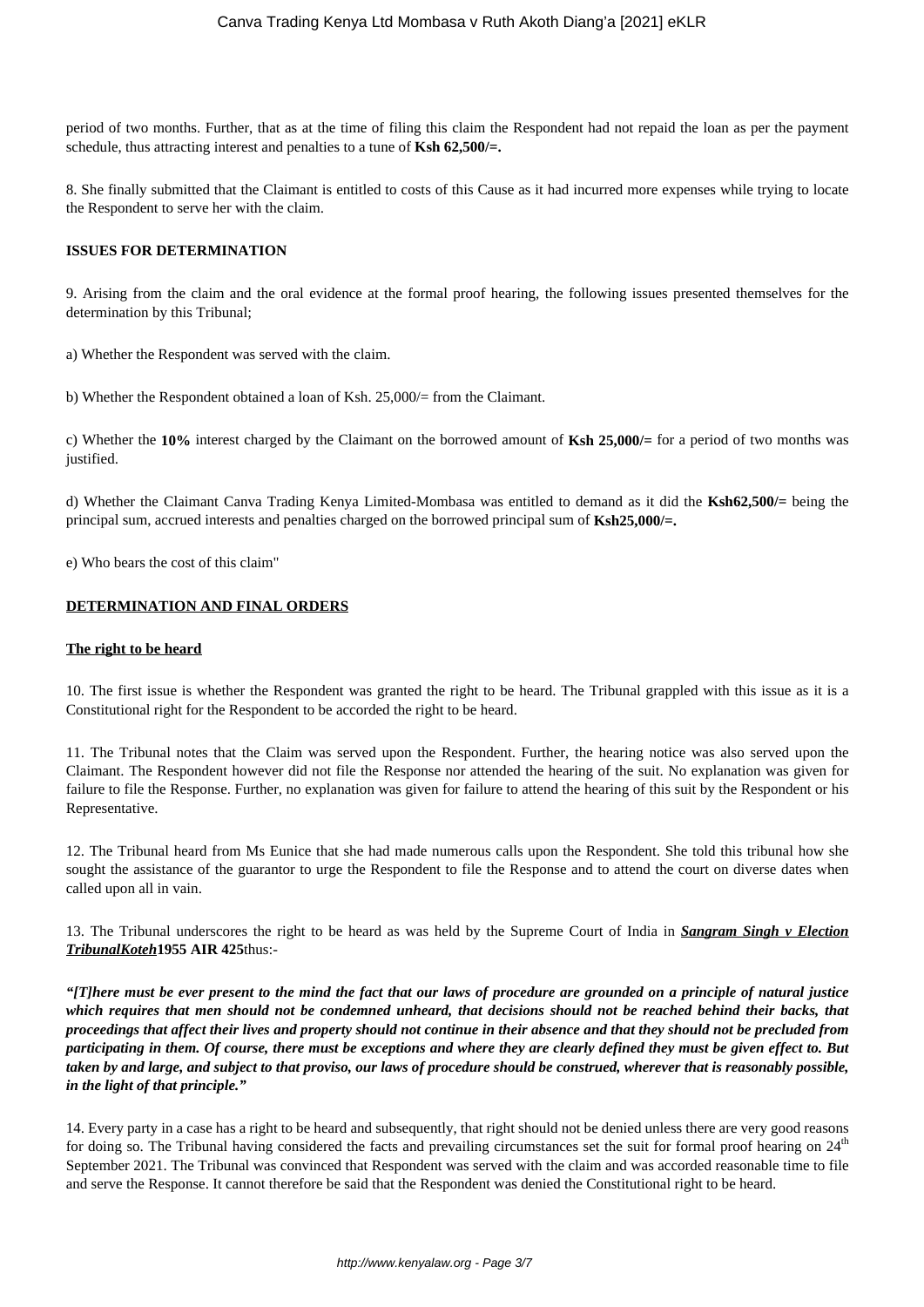*15.* In allowing this suit to proceed to formal proof hearing, the Tribunal was also guided by the Constitutional principles of the right to be heard and the reasoning of the appellate court in *James Kanyiita Nderitu & Another [2016] eKLR*, where the Court of Appeal stated thus:

*"From the outset, it cannot be gainsaid that a distinction has always existed between a default judgement that is regularly entered and one which is irregularly entered. In a regular default judgement, the defendant will have been duly served with summons to enter appearance or to file defence, resulting in default judgment.*

**16.** This point is further emphasised by *Ojwang, J (as he then was) in Mungai –vs- Gachuhi and Another [2005] eKLR* c**ited** with approval in the case of **Signature Tours & Travel Limited -V- National Bank of Kenya Limited** [2017] eKLR **when he stated as follows:** 

"**a court decision stands as a final decision only when a proper hearing has taken place and the parties and those who ought to be enjoined as parties have been fully heard and their representations concluded, unless they elect to forgo the opportunity."**

17. The Tribunal is guided by the Constitutional principles of the right of a party to be heard while noting that this right should not create injustice and prejudice to others. Having found that there was proper service and that there was no justification for the failure to file the Response and attend the hearing of the suit, the Tribunal was convinced that it was proper and justifiable in the circumstances to allow the matter to proceed to formal proof on  $10<sup>th</sup>$  September 2021.

#### **Loan advanced**

18. As to whether the Respondent obtained a Ksh. 25,000/= loan from the Claimant, the Claimant relied on a loan agreement dated  $27<sup>th</sup>$  January 2020. The agreement was signed by the Respondent on  $27<sup>th</sup>$  January 2020. Other terms of the contract including the 10% interest rate payable per month for a period of two months were set out. The form was marked in red ink "*approved 25,000/= and disbursed 25,000/=*." No evidence was presented to the contrary. We therefore find that the Claimant granted the Respondent a loan facility of Ksh. 25,000/=.

#### **Interest charged**

19. The Tribunal while considering the claim herein was concerned that the principal sum of Ksh.25,000/= advanced on  $27<sup>th</sup>$  January 2020 had attracted interest and penalties to the tune of Ksh. 62,500/= in 15 months. In **Pius Kimaiyo Lagat v Co-operative Bank of Kenya Limited** [2017] eKLR, the Court of Appeal was confronted with a related challenge and ruled thus:

**"There is a perennial vexing nightmare for borrowers who take a relatively small loan from a lending institution, but few years down the line, the institution drops a bombshell of a demand for the immediate payment of a colossalsum, literally bankrupting the borrower, if not confining him/her to a hospital bed due to depression. The main bones of contention are invariably; uncertainty of lending terms and documentation, fluctuating rates of interest, penalty interest, default charges, interests on arrears, additional interest,commissions,bank charges,Bank statements or lack of them,among others which may or not have been part of the written contract"**

20. The loan agreement was signed by Respondent on  $27<sup>th</sup>$  January 2020 It is believed the Respondent therefore received Ksh.  $25,000/=$ .

21. Our reading of the agreement is that the Respondent was bound to pay **10%** interest on the loan per month for a period of two months. However, on the face of the Loan agreement and Loan application, we are unable to find the time limit of the defaulting party's' interest rate accrual. We also take note that the interest on the principal sum has increased exponentially and stood at Ksh.  $62,500/$  against the principal sum of Ksh. 25,000/ = in 15 months.

22. The Tribunal notes that whereas it *is not for the court to rewrite a contract for the parties*, where a contract between parties is exploitative, courts have not been shy to interfere as held by the Court of Appeal in the case of **National Bank of Kenya Ltd Vs.Pipe plastic Sankolit (K)Ltd Civil Appeal No.95 of 1999.** The court held as follows: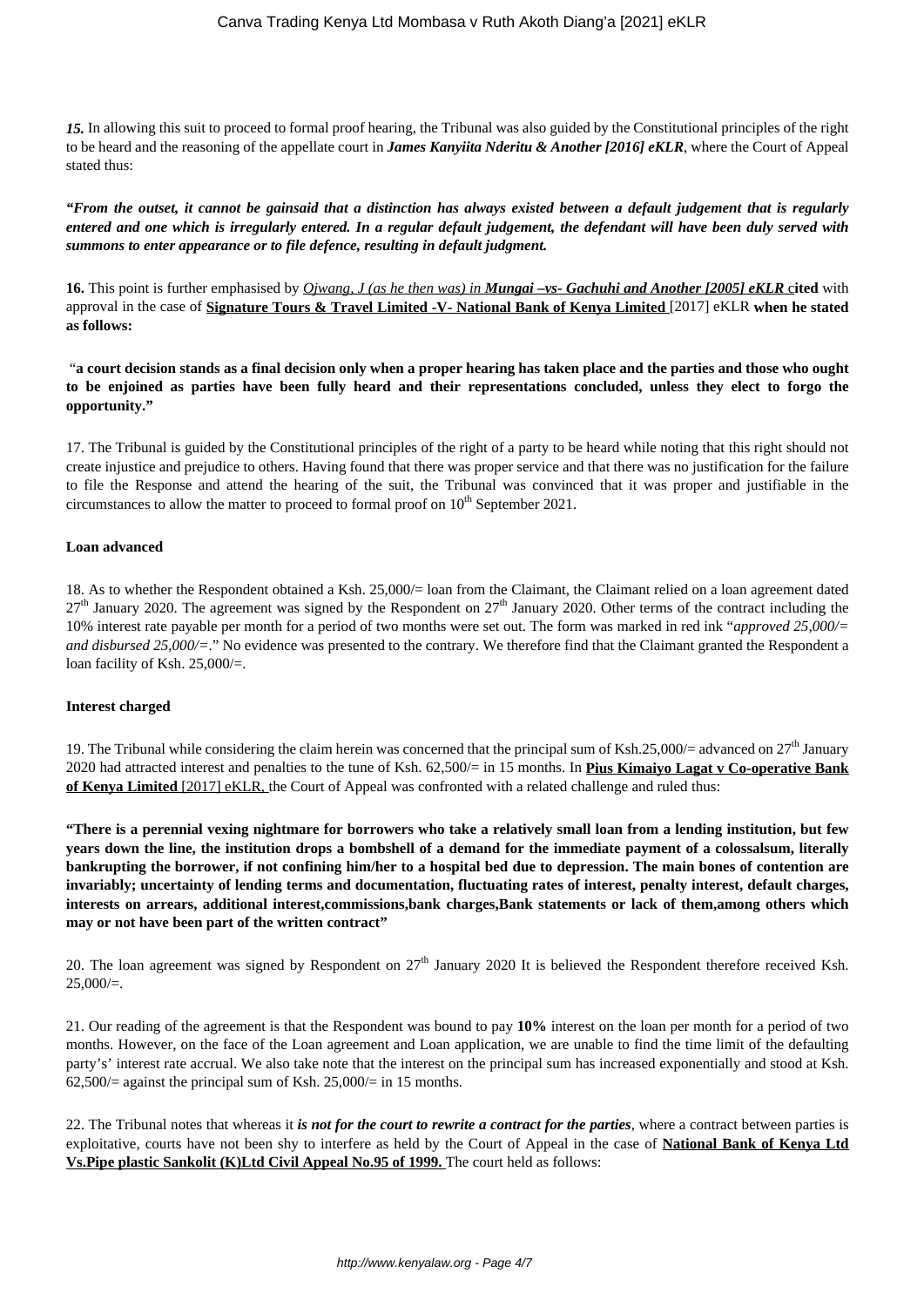### **"a court of law cannot rewrite a contract with regard to interest as parties are bound by the terms of their contract. Nevertheless, courts have never been shy to interfere with or refuse to enforce contracts which are unconscionable, unfair or oppressive due to procedural abuse...."**

23. We hold the view that whereas the parties are bound by their agreements and terms thereto, such terms should apply in accordance with the law and where it is determined to be unfair, unconscionable and oppressive, we should not hesitate to re-state the law so as to protect the interest of the parties and by extension advance the public interest.

24. We therefore find that the interest chargeable without clarity on time limit upon the determination that the loan is nonperforming is unmerited. In the case of **Danson Muriuki Kihara-v-Amos Kuthua Gatungo (2012) eKLR,** the court addressed a related issue thus:-

**"the plaintiff/appellant filed a claim for Ksh.40,000/=plus interest at 50% per month. The matter proceeded to full hearing and the learned trial magistrate entered judgement for Ksh 40,000/= plus cost and interests at court rates. Theappellant appealed against the Judgement on ground that the interest payable was reduced from 50% per month to court rates. The court held that the interest rate of 50% was unconscionableand upheld the decision of allowing interest at Court rates."**

25. Thus, clearly showing that the Court can interfere even where parties have agreed on a rate of interest as long as it is shown that the rate is illegal, unconscionable or oppressive. We therefore find that the parties were at liberty to agree on the interest rate chargeable for a determinable period of time and that once the loan is non performing, it shall be subject to the limitations set out under the *in duplum rule.* 

#### **Amount due and interest payable**

26. As regards the third issue, the Tribunal was concerned by the finding that theRespondent's debt rose exponentially from the principal sum of **Ksh25,000/=** to the current **Ksh62,500/=**before this claim was filed.

27. It was apparent that the Claimant demanded more than 2 times the principal amount borrowed by the Respondent.

28. Therefore, in order to make a just determination of this issue, the Tribunal had to rely on the principles of lending by financial institutions drawn from Section 44A of the Banking Act which provides statutory application of the *Induplum rule.* For clarity, we cite the Court of Appeal in **Kenya Hotels Ltd Vs. Oriental Commercial Bank Ltd (Formerly Known as Delphis Bank Limited) (2019)** eKLR,which stated that the rule is to the effect that interest ceases to accumulate upon any amount of loan owing once the accrued interest equals the amount of loan advanced....''

29. It was observed by the Court of Appeal that the principle of *Induplum* has been applied by the courts with reasonable degree of consistency citing the following cases;

### **1) Lee G. MuthogaV.Habib Zurich Finance (K) Limited (2016)**

2) **Mwambeja Ranching Company limited & another V.Kenya National Capital Corporation (2019)eKLR**, just to cite a few where the In duplum rule has been invoked.

**30.** Similarly, in the most recent case, the Court of Appeal in **Housing Finance Company of Kenya Limited v ScholarsticaNyaguthii Muturi & Another [2020] e KLR reiterated the application of the rule thus:** 

**"As we have shown section 44A of the Banking Act came into force on the 1st May, 2007. That provision of law sets up the maximum amount of money a banking institution that grants a loan to a borrower may recover on the original loan. The banking institution is limited in what it may recover from a debtor with respect to a non performing loan and the maximum recoverable amount is defined as follows in section 44A(2):***"***The maximum amount referred in subsection (1) is the sum of the following –**

a) **The principal owing when the loan becomes non -performing;**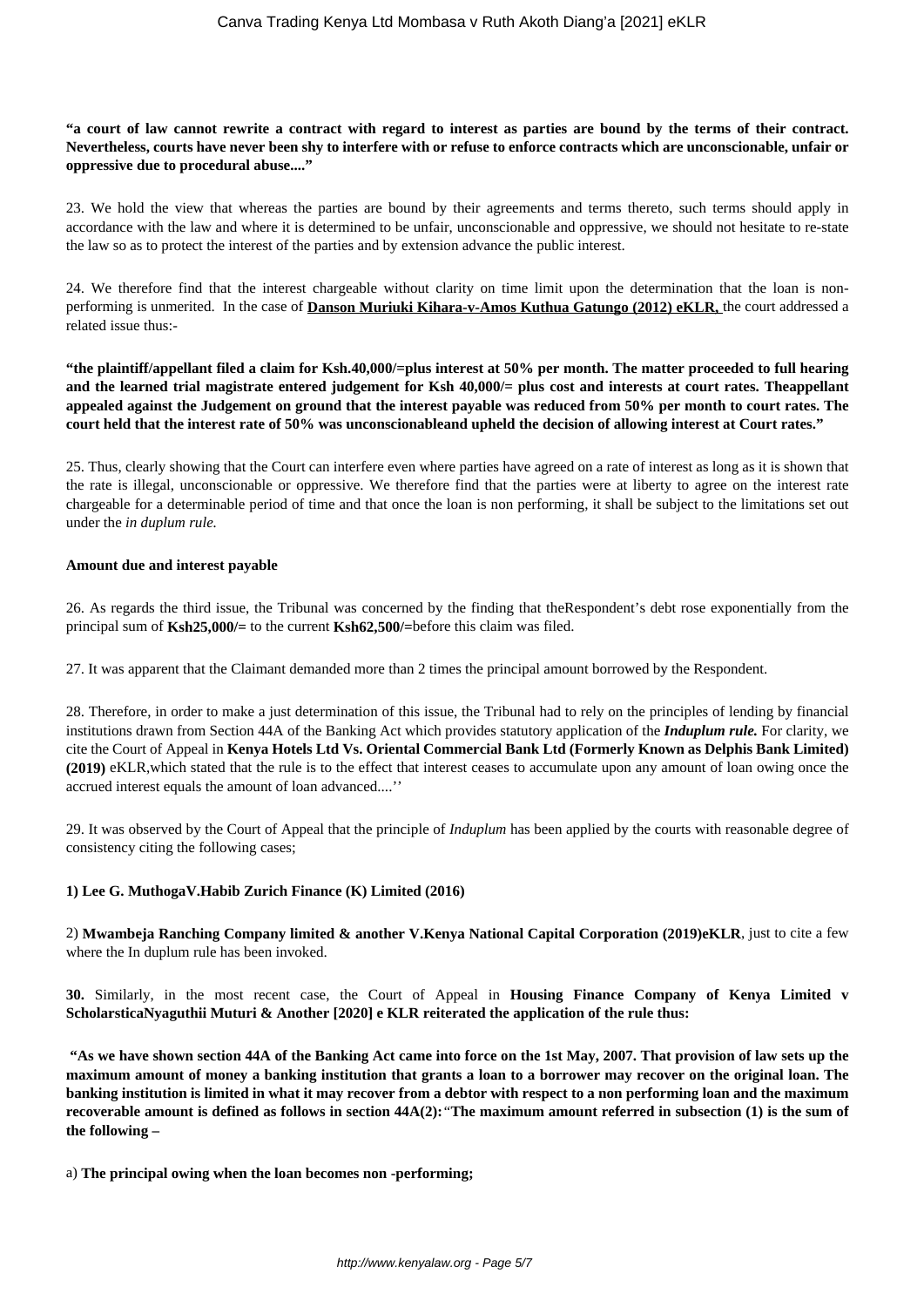b) **Interest, in accordance with the contract between the debtor and the institution, not exceeding the principal owing when the loan becomes non- performing; and**

**c) Expenses incurred in the recovery of any amounts owed by the debtor.**

**By that provision if a loan becomes non -performing and the debtor resumes payment on the loan and then the loan becomes non performing again the limitation under the said paragraphs shall be determined with respect to the time the loan last became non performing."**

31. The rationale for this rule is therefore to safeguard the interests of the parties against any form of injustice, oppression or exploitation as they perform their contractual obligations. Despite their right to freely contract, they must at all material times put themselves into an inquiry on the existence and the potential application of the rule.

32. An analysis of the foregoing rule and its safeguards, leads the Tribunal to make a determination of this claim guided by the provisions of S.44A of the Banking Act which sets the maximum amount of money a banking institution that grants a loan to the borrower. The Claimants by their own description consider themselves small and micro finance institution, we are of the considered view that the Claimant herein should also abide by the *Induplum* rule as required of any financial institution.

33. This Tribunal is therefore persuaded that the Claimant is not entitled to the ksh.62,500/= since this amount is more than double the principal amount it disbursed to the Respondent. The Tribunal is equally persuaded that the 10% interest rate chargeable is only applicable for a determinable period subject to the *in duplum* rule set out above.

#### **Costs**

34. On the issue of costs, the Tribunal notes that the Claimant has encountered considerable cost in sustaining this claim. We find that it is fair and just to award costs to the Claimant.

#### **Orders**

35. Flowing from the findings, we find that in the interest of justice, the Respondent should pay the Claimant:-

a) Principal sum of Ksh. 25,000/=

b) Interest on (a) above of Ksh. 25,000/=

c) Costs of the suit of Ksh  $10,000/$ =

Those then are the Orders of the Tribunal.

# **Dated delivered and signed on this 15th October 2021**

Judgement delivered virtually in the presence of: